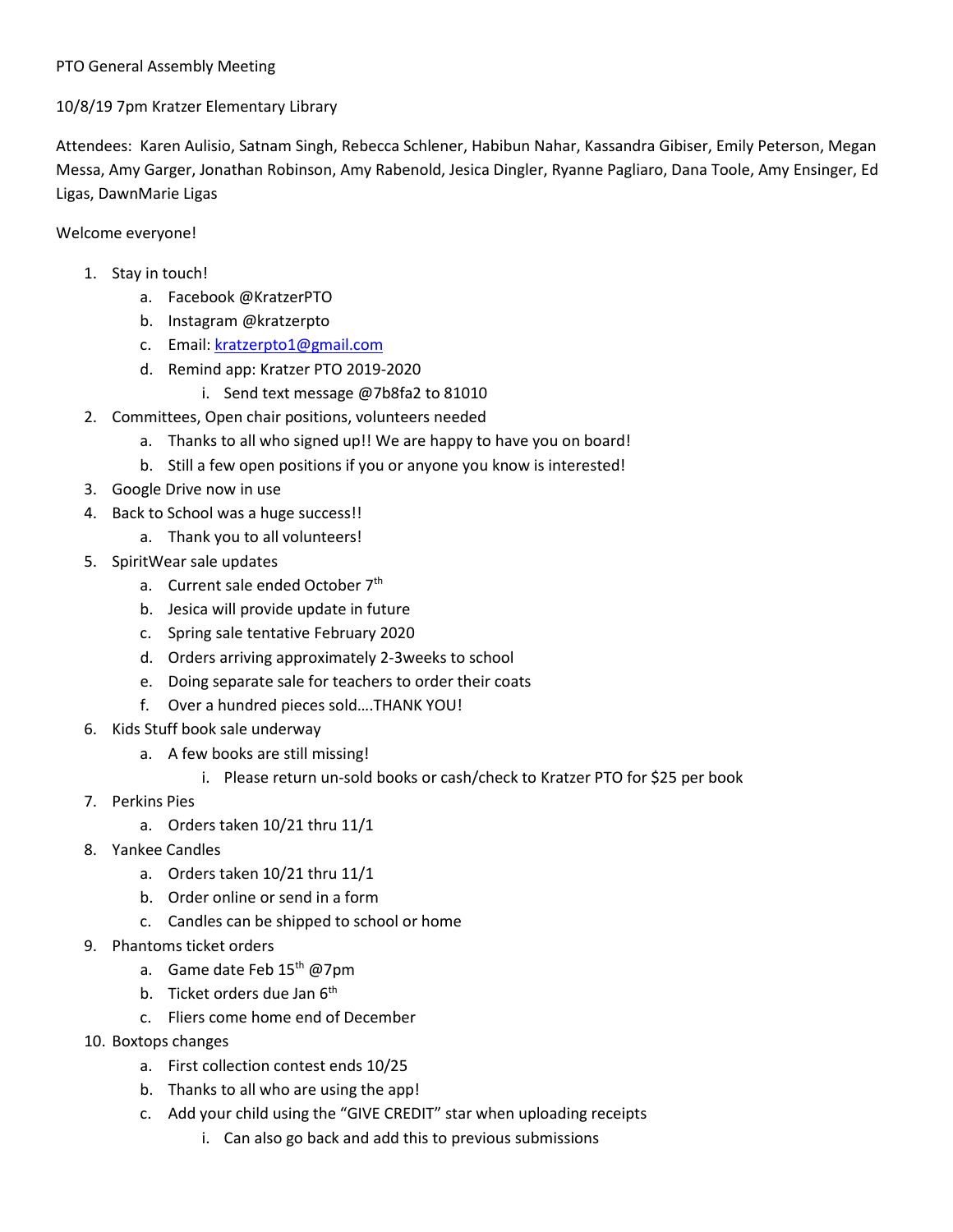- d. Kids who participate get 50cents Cougar Cash to use at school store, top collector for each grade gets \$1, classroom with most collections get a small party!
	- i. Be sure to add your child's name and classroom to all submissions!
- 11. Treasurer Report
	- a. Cougar Cash sales going well
	- b. Membership dues really doing well
- 12. Harlem Wizards night 11/21 at PHS. Tickets and volunteer signup will be available through the district website soon.
- 13. Holiday Shop, tentative date 12/13 6-8pm
	- a. Need more gifts for Dads if anyone wants to help shop for them!
- 14. Upcoming events
	- a. 10/11/19 school store
		- i. Going well, very busy!
	- b. 10/11/19 hearing screening
	- c. 10/11/19 Pajama Day \$1 donation
	- d. 10/11/19 movie night
		- i. Need to check/resend Sign-up genius
		- ii. Movie will be Secret Life of Pets 2
		- iii. Setup chairs and tables for people to sit at (adults mostly)
	- e. 10/14/19 Chick Fil A night 5-8pm
	- f. 10/20/19 Trunk or Treat 3-4:30pm
		- i. Philly Pretzel will be here
		- ii. Cub Scouts pack 8 selling hot beverages
		- iii. SWT police handing out safety kits
		- iv. Do some music?
		- v. Fliers coming home Thursday
	- g. 10/25/19 School Store, Halloween Parade!
	- h. November restaurant night (Chessie?)
	- i. Meals for teacher conferences (stay tuned)
- 15. Principal's report
	- a. Thank you to our teachers Mrs. Pagliaro and Mrs. Rabenold for attending!
		- i.  $4<sup>th</sup>$  grade Iron Pigs May 20<sup>th</sup>
		- ii. Need additional fundraising
	- b. No school tomorrow 10/9 or Monday 10/14
	- c. October  $17<sup>th</sup>$  birthday lunches
	- d. October 18<sup>th</sup> Pink Out Day benefitting Rapunzel Project (via Mrs. O'Block)
	- e. October 23<sup>rd</sup> birthday lunches K-2
	- f. Unity Day (anti-bully) wear orange 10/23
	- g. October 25<sup>th</sup> Halloween parade
		- i. District easing into a "no outside food policy"
		- ii. Store bought treats
		- iii. Teachers will send out info for their own classes
	- h. 10/29 PPL program
	- i. 10/29 grade 5 to Trexler Park
	- j.  $10/31$  4<sup>th</sup> grade Hawk Mountain
- 16. Comments, questions, suggestions?